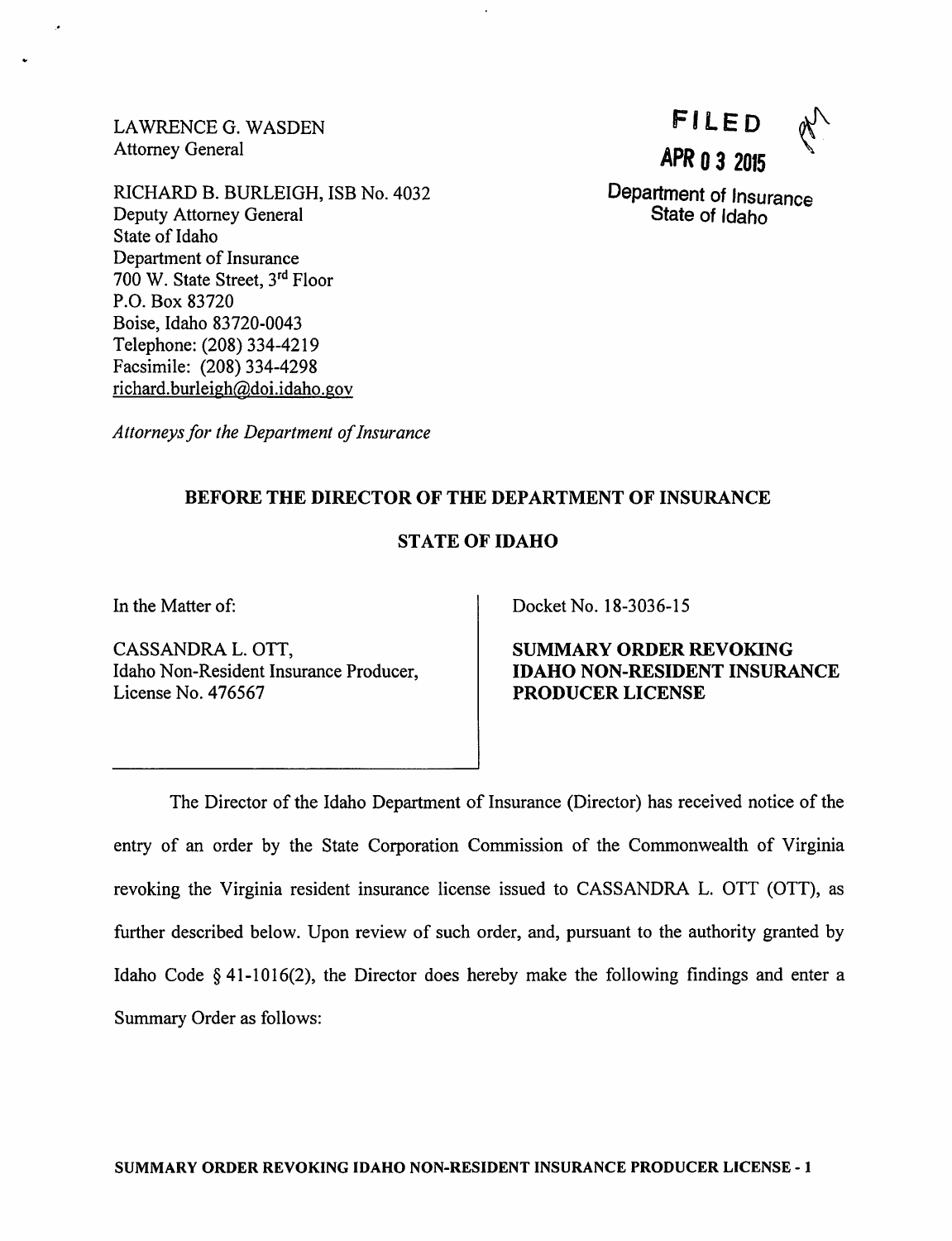#### FINDINGS OF FACT

1. OTT, at all times relevant hereto, was licensed as a resident insurance producer in the state of Virginia.

2. On or about March 20, 2015, the State Corporation Commission of the Commonwealth of Virginia entered an Order Revoking License, in Case No. INS-2015-00027, based on OTT's failure to report administrative actions taken against her in Kentucky and North Dakota. Such order revoked the Virginia resident insurance license issued to OTT.

3. OTT has been continuously licensed as an Idaho non-resident insurance producer, holding license number 476567 from the date of the initial issuance of such license on February 11, 2014, to the present date.

## CONCLUSIONS OF LAW

4. Idaho Code § 41-1016(2) provides that the Director shall, without hearing, suspend for not more than twelve (12) months, or shall revoke or refuse to continue any insurance producer license issued under title 41, chapter 10, Idaho Code, where the Director has received a final order of suspension, revocation or refusal to continue issued by the insurance regulatory official or court of jurisdiction of the licensee's home state. Based on the foregoing, the Director finds that the circumstances set forth above justify the revocation of OTT's Idaho non-resident insurance producer license, pursuant to Idaho Code § 41-1016(2).

#### ORDER

NOW, THEREFORE, IT IS HEREBY ORDERED that Idaho Non-resident Insurance Producer License No. 476567 issued to OTT is hereby REVOKED, effective immediately.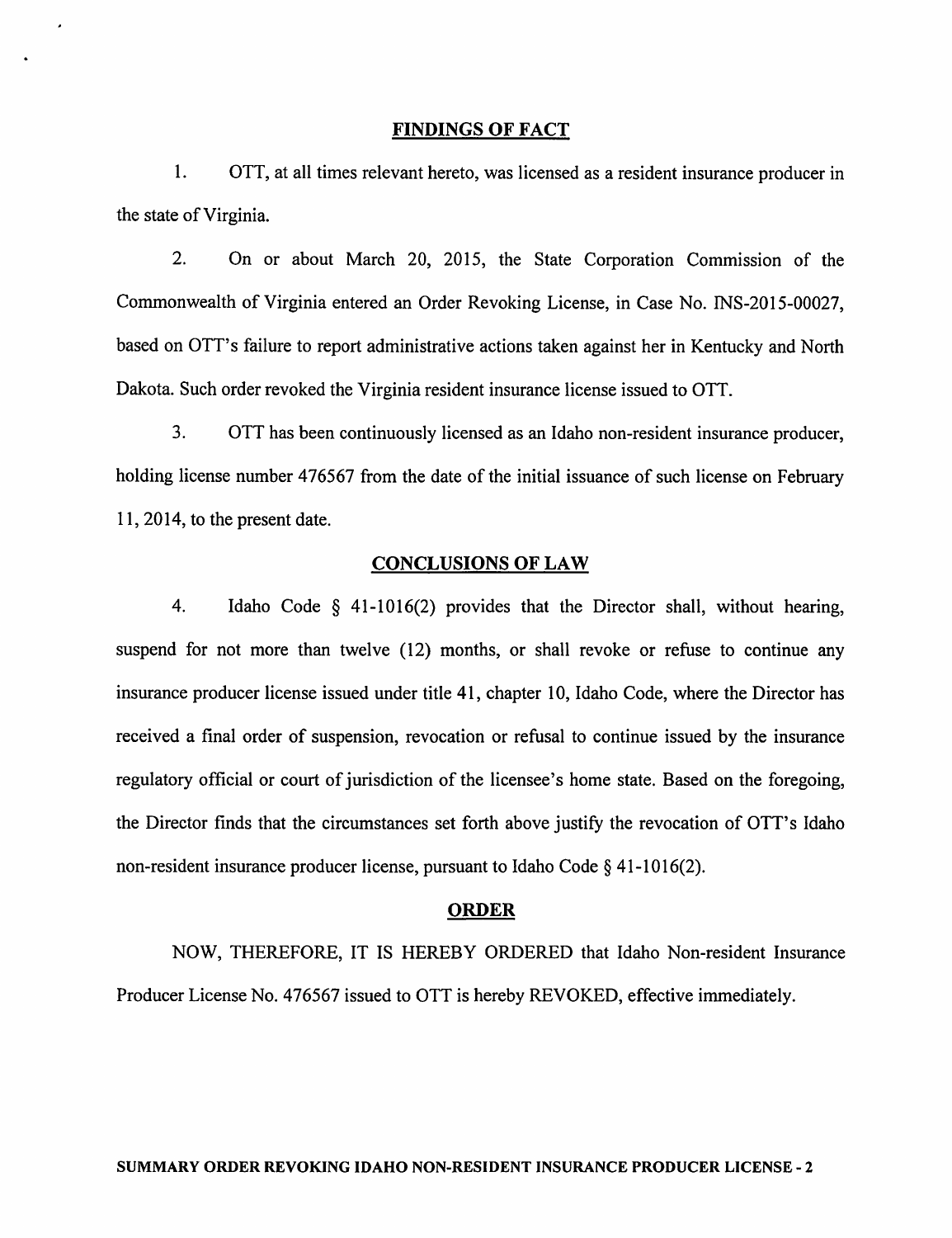IT IS FURTHER ORDERED that OTT shall immediately return Idaho Non-resident Insurance Producer License No. 476567 to the Idaho Department of Insurance at the following address: 700 West State Street, P.O. Box 83720, Boise, Idaho, 83720-0043.

DATED this  $\frac{3}{5}$  day of April, 2015.

**STATE OF IDAHO** DEPARTMENT OF INSURANCE

THOMAS A. DONOVAN Acting Director

# **NOTIFICATION OF RIGHTS**

This is a final order of the Director. Any party may file a motion for reconsideration of this final order within fourteen (14) days of the service date of this order. The agency will dispose of the petition for reconsideration within twenty-one (21) days of its receipt, or the petition will be considered denied by operation of law. See Idaho Code § 67-5246(4).

Pursuant to Idaho Code §§ 67-5270 and 67-5272, any party aggrieved by this final order may appeal this order by filing a petition in the district court of the county in which:

- i. A hearing was held,
- ii. The final agency action was taken,
- iii. The party seeking review of the order resides, or operates its principal place of business in Idaho, or
- The real property or personal property that was the subject of the agency action is iv. located.

An appeal must be filed within twenty-eight (28) days of (a) the service date of this final order, (b) an order denying petition for reconsideration, or (c) the failure within twenty-one (21)